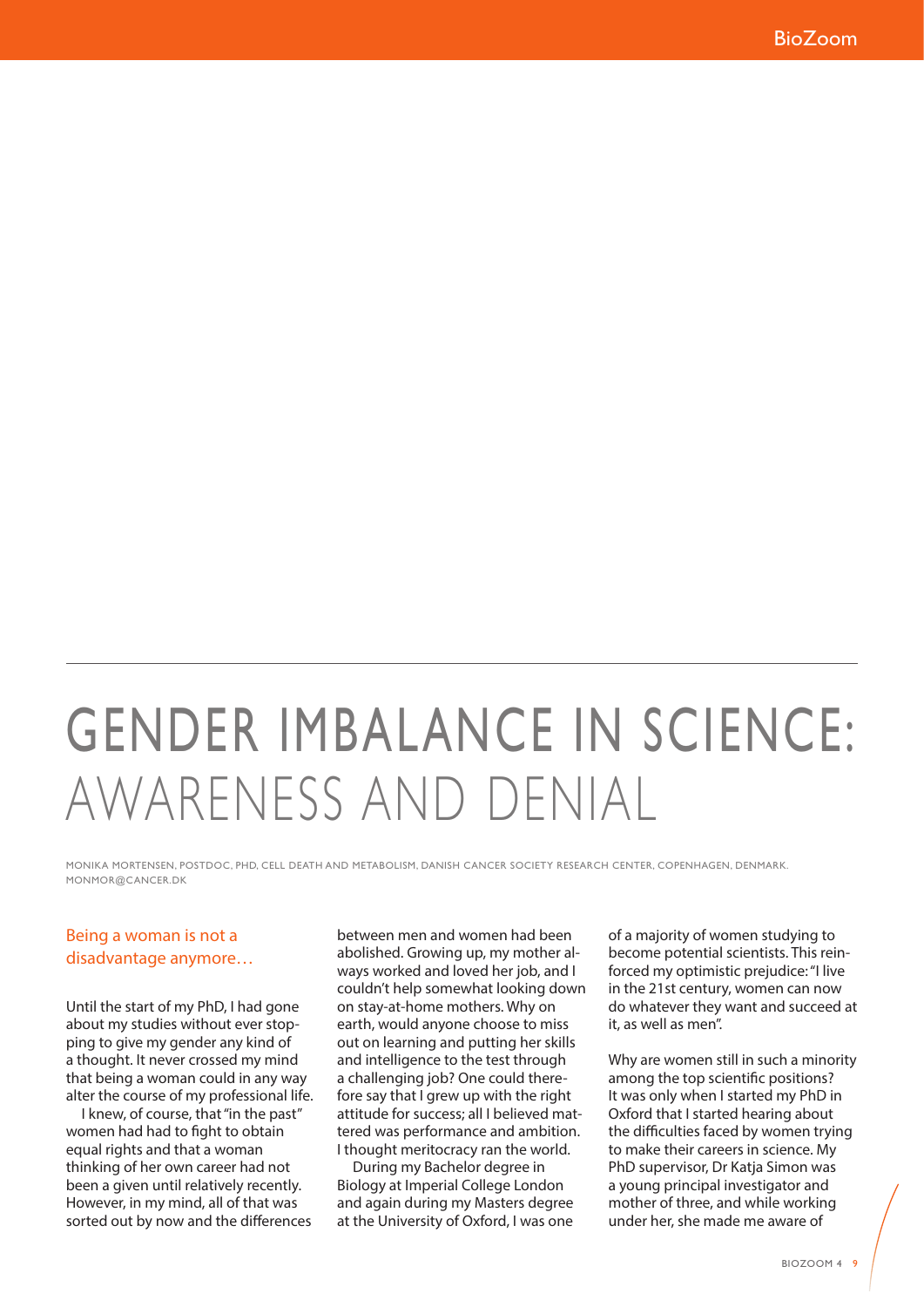quite a few hicks in my rather naïve assumption that women are completely equal to men in their potential to succeed professionally (Figure 1).

Without ever being discouraged from giving it my best go, I came to understand that there are some very simple facts that make a career not just in science, but in any competitive field, inarguably more difficult for women than men. Those issues, as far as I see it, are all linked to biology. Building a family, which most of us desire at some point in our lives, affects a woman's career more than a man's, and that remains an unchanged fact, despite regulations being put in place forcing men and women to share paternity/maternity leave.

Katia Simon was one of the few women in her position at the Weatherall Institute of Molecular Medicine to already have had children by the time she became a group leader (principal investigator: PI). Most other women PIs, postponed having children in order to first advance in their careers and secure their positions. While, there is no right or wrong, the number and quality of publications being the main determinants of success in securing funding and breaks due to maternity leave(s) inevitably affecting these two factors, maternity breaks can indirectly reduce one's chances of obtaining grants.

Without dwelling too much on numbers, one thing is evident no matter where one looks: women, despite nowadays being in a majority up to the PhD level, become an increasing minority the higher one looks. In other words, there is a severe bottleneck in

the career ladder that results in the loss of women (Figure 2). And one cannot help but wonder, whether this is solely due to a choice made by women to drop out of their scientific careers; or whether external factors make it so increasingly difficult for women to hold on to their positions and/or progress in science that it leads to them feeling compelled to find alternative career choices. Then again, one could also ask: Should we really worry about women being in such a minority in high-ranking academic positions? And, won't this change slowly on its own? Sadly, it does not seem to be changing on its own and as long as the top of the pyramid is a "men's club", the balance isn't likely to be tipped by itself.

I do not imagine anybody arguing against the idea that men and women bring different ways of thinking and skills to problem-solving and that it would actually be to the benefit of all, if women would participate to every level of society, a little more than they do now. I therefore wonder, when there is such a clear discrepancy in the number of women that are going through the higher education system and the number of women holding high ranking positions: why aren't things being "reformatted" to be more inclusive of women?

Towards helping women stay in science: OxFEST, a student society to encourage women in engineering, science and technology (http://ox-fest. org/about/the-society/) As a result of long tea-time chats about their experiences as women in



Figure 1. Breakdown of female researchers in Europe. Female researchers as a percentage of total researchers, 2010 or latest available year. (Source: UIS FACT SHEET, DECEMBER 2012, No.23; UIS/FS/2012/23)

science, Katja Simon and other young scientists at the Weatherall Institute of Molecular Medicine (Figure 3) decided to found a student society for Females in Engineering, Science and Technology, also known as "FEST". The idea was to create a platform where issues faced specifically by women in these areas could be openly discussed, where awareness to these issues would be raised and a platform that women could turn to for help with their careers in the form of mentorship.

This venture was, to say the least, successful. The society, now called Oxford Females in Engineering, Science and Technology "OxFEST", is well established among the recurrent student societies at Oxford University. New members get recruited every year at the Fresher's fair, but members can also sign up at any event they attend, as well as attend events as non-members for a small fee/event.

The type of events held by OxFEST can be subdivided into 3 types of events: 1) the speaker series, for which female scientists from any discipline are invited to talk about their careers and their opinions on the gender imbalance; 2) the CV and other career workshops; and 3) career fairs, which take place over a lunch, at which each participating company has its own table and participants get the chance to talk to company representatives one at a time. Finally, and perhaps most importantly, OxFEST runs a mentorship scheme, for which women scientists are recruited to become mentors for the society's members.

The second year of OxFEST's existence, I was its president and the most important thing at the time was to ensure funds for the society to run on. We therefore approached some companies to attempt to get them to sponsor us. Not surprisingly, it wasn't difficult to agree on such sponsorships and we managed to obtain funds from IBM and GSK. It would seem that not getting enough women applying for jobs in the areas of science, technology and engineering is a rather common problem encountered by companies, which are trying to increase the numbers of women among their employees.

As you can imagine, our male colleagues got to hear a lot about FEST while it was being set in motion. To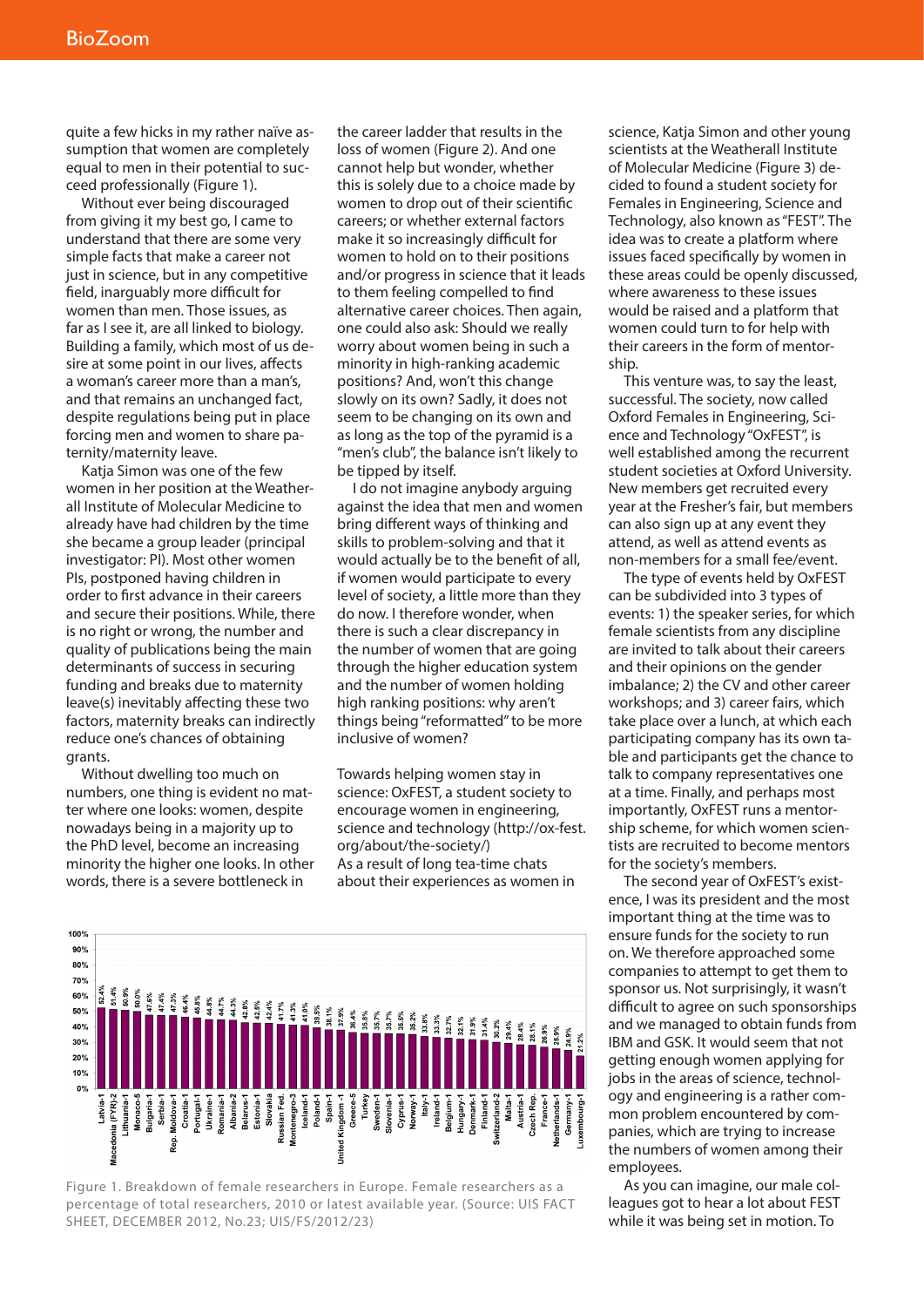

Figure 2. Proportions of men and women at various stages of a typical academic career. EU-25, 1999 and 2003. Original source: European Commission: Eurostat-WIS database 2003. Countries include: Austria, Belgium, Cyprus, the Czech Republic, Denmark, Estonia, Finland, France, Germany, Greece, Hungary, Ireland, Italy, Latvia, Lithuania, Luxembourg, Malta, the Netherlands, Poland, Portugal, Slovakia, Slovenia, Spain, Sweden and the United Kingdom. (Source: Science, Technology and Gender: An International Report. UNESCO 2007.)

start off with, most of them had a little disdain towards this enterprise and thought it rather unnecessary; they labeled us as a bit of a "feminist" group – and needless to say, that is really something one does not want to be known as nowadays. However, as the first events took place, a surprising number of men attended them. Indeed, nothing we did was focused on women, the society was primarily an overall career development platform. Yet, attending these events and hearing about the difficulties women face with balancing family life and work did make these men aware of the current hurdles towards keeping talented women in scientific careers.

Overall, I think we did a wonderful thing starting such a society at the University of Oxford and societies like Ox-FEST exist elsewhere and are becoming more widespread (For similar sites look at: http://ox-fest.org/resources/ and http://findingada.com/about/our-mission/), however this is only the groundwork; for things to start changing -time will certainly help a little- the conditions and the structure of scientific careers need to become more woman-friendly.

Oxford to Copenhagen: from "the gender imbalance in science exists" – to – "there is no problem here" Denmark, alongside the rest of Scandinavia, is known as a country of gender equality and fantastic work-life balance. And, not surprisingly, that was one of the reasons for me to come work in

Denmark and I was not alone at that, as it is often seen that researchers come to Denmark to start a family. It really is a great place for doing academic research: the pay is better than in many other European countries, funding is relatively easy to come by and work-life balance is indeed important for most employers, allowing a greater degree of flexibility for everybody. One would therefore expect, with these lovely work conditions and over-the-top focus on gender equality (http://forside.kvinfo. dk/) that the gender imbalance in scientific positions would be nonexistent in Denmark. Well, sadly, that is not the case. The gender imbalance in scientific and academic positions is as prominent in Denmark as in any other European country.

Despite the gender imbalance being overall comparable between Denmark and the UK, there are major differences between these two countries. In Denmark, having a baby during one's PhD is more than feasible and not having one at the postdoc level is rather unusual. In the UK, either of these instances are hard to come by and I hear from other research institutes in non-Scandinavian European countries that some labs pride themselves of being so hard-working that "no woman has ever been pregnant while working here". From what I've seen so far, the career break required for having a baby seems to be overall much better tolerated in Denmark than in the UK. Therefore, despite it being more acceptable to take such breaks

and family life being highly respected by the work place, something still leads to women leaving science.

Today, working in Copenhagen and discussing gender equality with my female colleagues, I hear from a lot of them that they firmly believe that there are no differences between men and women in terms of their likelihood to succeed in a research/scientific career in Denmark. In fact, they seem rather reluctant to acknowledge the persisting gender inequalities, due to, what I interpret, as a fear of sounding like feminists.

This is an attitude towards the issue of women in science I had not met in the UK. Some women were, of course, not interested in discussing the issue or had no opinions about it; yet in Denmark, it is a more active denial of any problem existing at all. While I agree that aggressive feminism will not serve any good in ensuring a better gender balance in scientific disciplines, denial is not the



Figure 3.The Weatherall Institute of Molecular Medicine, University of Oxford. (Source: http://www.imm.ox.ac. uk/about)